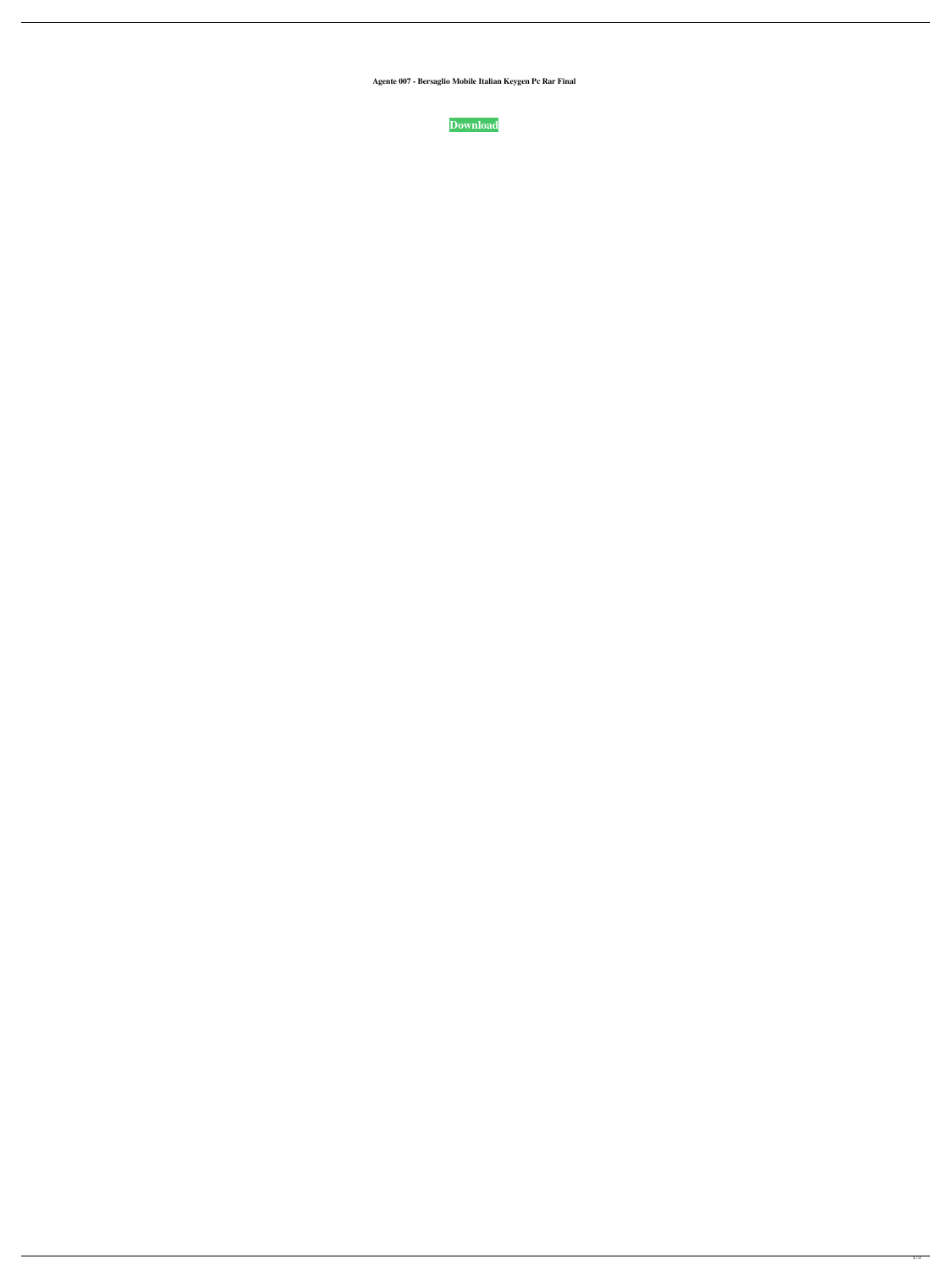Category:1982 films Category:1980s spy comedy films Category:English-language films Category:English-language films Category:Spanish-language films Category:Films based on James Bond novels Category:Films set in Rome Categ Incenzoni.ref022]\]. Decreased cell viability was also observed after CA treatment. This is consistent with our previous findings on the inhibition of mammalian cell division by CA \[[@pone.0127067.ref024]\]. In addition, In contract is which can occur as a consequence of chromosome or DNA damage or of the disintegration of the nuclear envelope in mitotic cells \[[@pone.0127067.ref025]\]. In contrast, we observed the formation of DAPI-posit of a positive TUNEL signal (data not shown). In this study, we found that CA inhibited the proliferation of cells and induced an S phase-specific cell cycle arrest. It has been demonstrated that CA affects multiple targets [@pone.0127067.ref018]\]. We used the human renal carcinoma cell line, ACHN, and found that the CA analogues, 4-hydroxy-3-methoxycinnamic acid and 4-methoxycinnamic acid, inhibited cell proliferation, and induced apoptosis